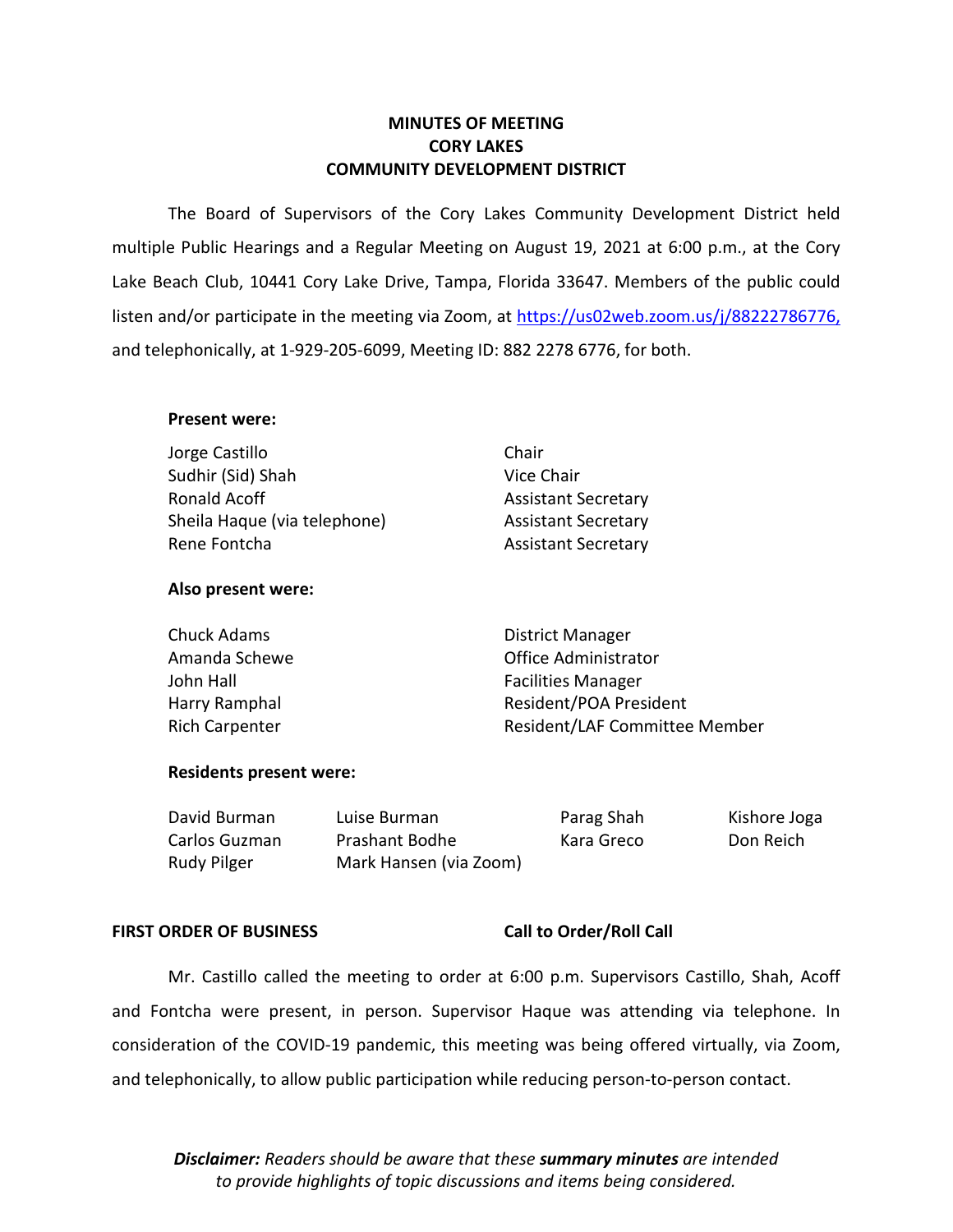### **SECOND ORDER OF BUSINESS Chairman's Opening Comments**

There were no opening comments by the Chairman.

# **THIRD ORDER OF BUSINESS Other Supervisors' Opening Comments**

There were no opening comments by the other Supervisors.

# **FOURTH ORDER OF BUSINESS Public Comments** *(agenda items)* **[3 minutes per speaker]**

 Resident and POA President Harry Ramphal asked the Board's permission to give the POA Update out of order.

# **POA Update/Report**

# **This item, previously the Eighth Order of Business, was presented out of order.**

Mr. Ramphal discussed the following:

 $\triangleright$  A new POA management company, Condominium Associates, was recently engaged to implement change, strengthen communication and improve enforcement in the community.

 $\triangleright$  Condominium Associates would be formally introduced to residents next Wednesday; the meeting could be attended via Zoom.

 $\triangleright$  There were many posts on the Sunshine Board (SB) against discontinuing on-site voting.

 $\triangleright$  The CDD Board must justify the \$400 assessment increase to the property owners.

 $\triangleright$  Scheduling the next joint POA/CDD meeting for next Thursday.

 Discussion ensued regarding when to hold the next joint meeting, the budget, issuing violations to property owners for failure to maintain palm trees.

 Mr. Adams stated, as a point of order, this was not the time to speak about the budget; the budget public hearing would occur later in the meeting, at which point residents would have an opportunity to comment on the proposed Fiscal Year 2022 budget.

 Resident Prashant Bodhe believed that the Board previously approved the hockey rink and suggested utilizing the \$10,000 "Facilities" line item towards cricket field construction. He asked the Board to consider moving up Agenda Item 12CI, "Cricket Field Update", for discussion immediately after public comments.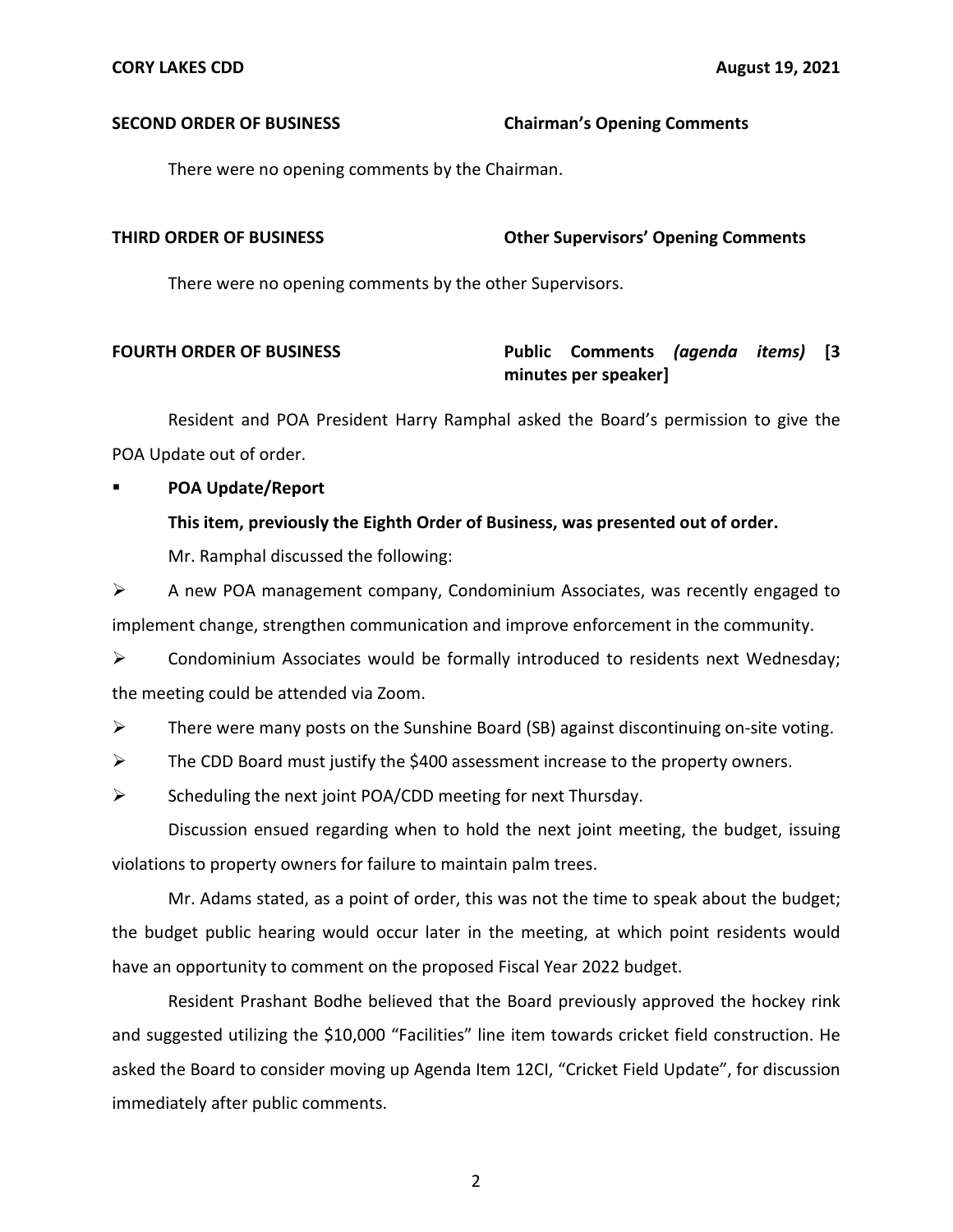Resident Luise Burman recalled that, during the 2020 General Election, the CDD had a polling precinct on property for the first time. The Supervisor of Elections' (SOE) office was pleased with the results and recently contacted her and Mr. Burman regarding whether the CDD will allow on-site voting at the Beach Club again for the 2022 and 2024 elections. Ms. Burman asked the Board to consider allowing the polling precinct, as it makes voting and registering to vote easier and greatly benefits residents. Mr. Castillo stated this would bed vote on later in the meeting.

 Resident Carlos Guzman asked if the strip of land between the sidewalk and the roadway is CDD property and if he could plant hedges in that space. Mr. Adams stated that the strip of land is within the road right-of-way (ROW) and property owners are responsible for maintaining to the edge of the curb and, even though the CDD has the underlying title for the road ROW, property owners are bound to the Declarations and Covenants and deed restrictions of the HOA. Discussion endued regarding tree responsibilities, uniformity of maintenance and whether a homeowner who planted several bushes and trees around his home obtained advanced DRC approval. Mr. Adams stated that this is an HOA issue, not a CDD matter.

 Resident Don Reich commended Ms. Schewe for hiring Kurt, who, in his opinion, is a phenomenal pool attendant who was doing a good job. He felt that the health of the lake improved since aerators where installed.

 Resident Mark Hansen stated he and his wife have lived in Cory Lake Isle (CLI) for over three years and love the neighborhood. They especially like the light pink and grey brick-paved streets, which make the neighborhood unique and upscale; however, some of the streets are scarred with poorly-done repairs. He was recently informed by Mr. Shah that the contractor assured that the bricks to repair pavers would be the exact color of the original bricks and that completely replacing all of the streets in CLI, at a \$30 million cost, might be under consideration. Mr. Hansen voiced his disagreement and proposed engaging a new contractor to make the paver repairs and foregoing road replacement, as, in his opinion, it would be too disruptive and costly and 98% of the streets are still pristine. Mr. Hall stated the contractor that is currently making the paver repairs is the same contractor that initially installed the pavers and the company that manufactures the pavers is the same company that manufactured the original pavers; therefore, everything is being done by the original companies that originally installed the roadways. Mr. Hansen stated he had photographic examples of poorly-done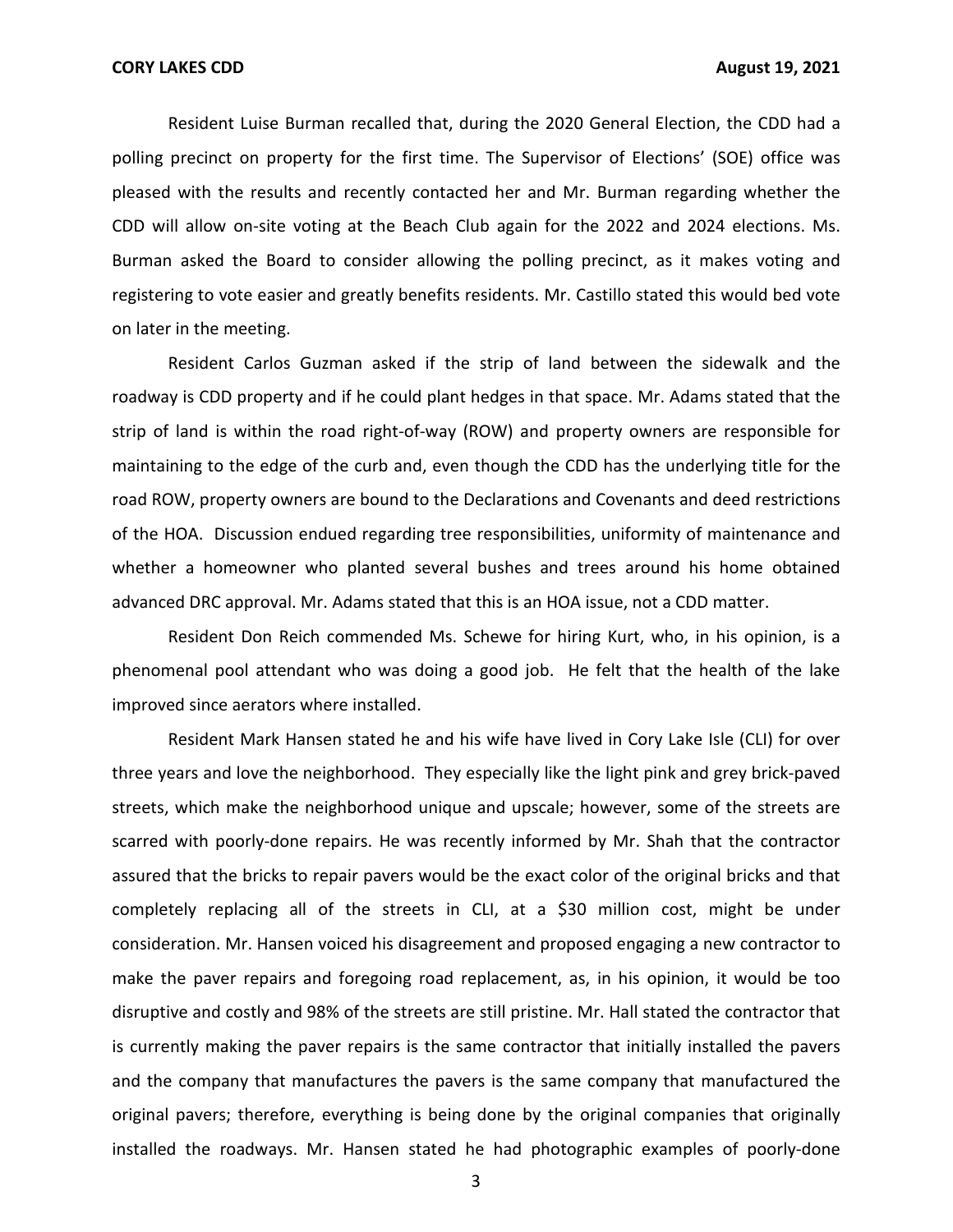**CORY LAKES CDD August 19, 2021** 

 repairs and could forward them to the Board and Staff. Mr. Castillo stated all photographs should be forward to Mr. Hall. He asked Mr. Hall to compare and contrast the difference in the color of the pavers that were replaced and present his findings at a future meeting.

 Resident Parag Shah asked for an explanation of the guest entry process at the gates. Ms. Schewe stated the Post Orders state that, if a resident is not home, the guard should leave a voicemail message, if possible, take down the visitor's information, scan the ID and tags and grant access if desired. Mr. Parag Shah expressed his opinion that residents are not comfortable with the entry process and asked why there is not a policy of turning visitors away if a resident is not home. Discussion ensued regarding the tax-exempt status of the roads, 24-hour manned security, property values and Envera.

 Resident Kara Greco stated she understood why the entry process changed but questioned why the CDD did not communicate it to residents. She felt that this process causes some residents to have a false sense of security and visitors named on the "No Entry" list are on it for specific reasons. Her family has an individual on the "No Entry" list and she found it is extremely unsettling and disturbing that the person could come into contact with her children if she and her husband happen to not be home. Mr. Castillo stated that it was in the best interest of the community to not publicize the policy; the Board's goal is to keep everyone safe.

# FIFTH ORDER OF BUSINESS **The State of Public Hearing on Adoption of Fiscal Year 2021/2022 Budget**

## **A. Proof/Affidavit of Publication**

The affidavit of publication was included for informational purposes.

 **B. Consideration of Resolution 2021-06, Relating to the Annual Appropriations and Adopting the Budget for the Fiscal Year Beginning October 1, 2021, and Ending September 30, 2022; Authorizing Budget Amendments; and Providing an Effective Date** 

 Mr. Adams recalled that, at the last meeting, the Board authorized noticing an assessment level increase up to \$2,630, the total proposed O&M assessment level was [\\$2,468.20.](https://2,468.20) The difference was that \$159 was added for the financing of \$700,000 worth of capital improvements. The money to finance the capital improvements was mistakenly counted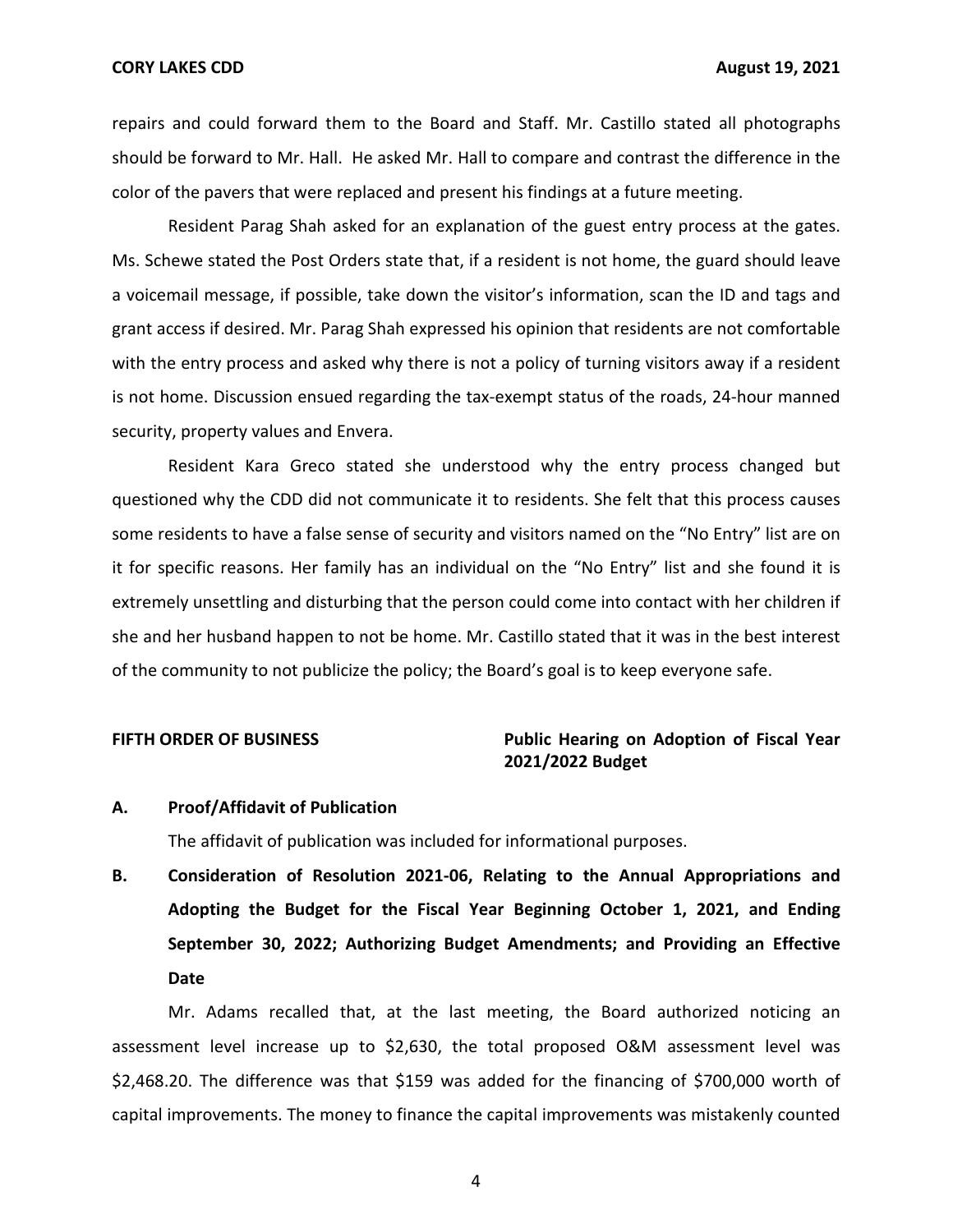in twice and the current amount is \$160 less than what was noticed; the O&M amount of \$2,630 that was noticed to everyone should actually be \$[2,468.20](https://2,468.20), which is good news.

 Mr. Adams responded to questions regarding the two primary expense items that caused the assessment increase, namely reconstruction of the stormwater outfalls and roof replacements at the Beach Club and the two guardhouses, along with questions about the per unit assessment amount, loan refinance and the best way to communicate the O&M assessment increase to property owners. Mr. Adams would send an e-blast regarding the assessment increase. Mr. Shah stated it was very important that property owners know where the funds would be allocated and asked Mr. Adams to include a paragraph explaining how the funds would be expended. Mr. Adams stated he would not go into detail as it can be confusing; he will only list the "high" points.

## **Mr. Castillo opened the public hearing.**

 Resident Rudy Pilger asked for an explanation of the assessment increase in simple terms. Mr. Adams stated the CDD will be financing \$700,000 for two high-cost items, which was discussed earlier; \$159 of that assessment will be taken out for at least the next five years and the rest would ebb and flow. Asked if residents could pay it separately, Mr. Adams stated there is no separate billing; the CDD uses the uniform method of assessing and collecting assessments via the County property tax bill, which guarantees the CDD will receive its revenue.

 Resident Rich Carpenter asked if all or some of the weirs would be reconstructed. Mr. Castillo stated the plan is to repair all the weirs. Mr. Adams stated he conferred with the District Engineer regarding different approaches to reconstruct the structures, rather than the traditional approach. The District Engineer was considering two approaches that would have the same life expectancy but would be more cost-effective. He discussed trucking concrete out on barges, utilizing bulkhead contractors, sheet piling, using composite material for seawall repair, cost-savings and being able to prepay the loan. The weirs are being reconstructed for permitting and compliance purposes.

 Resident David Burman voiced his concerns that the Fiscal Year 2022 budget does not reflect previous CDD Board discussions regarding gym and road repair expenditures. He felt that the Board should have included those items to ease those costs onto residents rather than all at once. Discussion ensued regarding issuing bonds to finance the roads versus commencing a savings plan and current bond interest rates.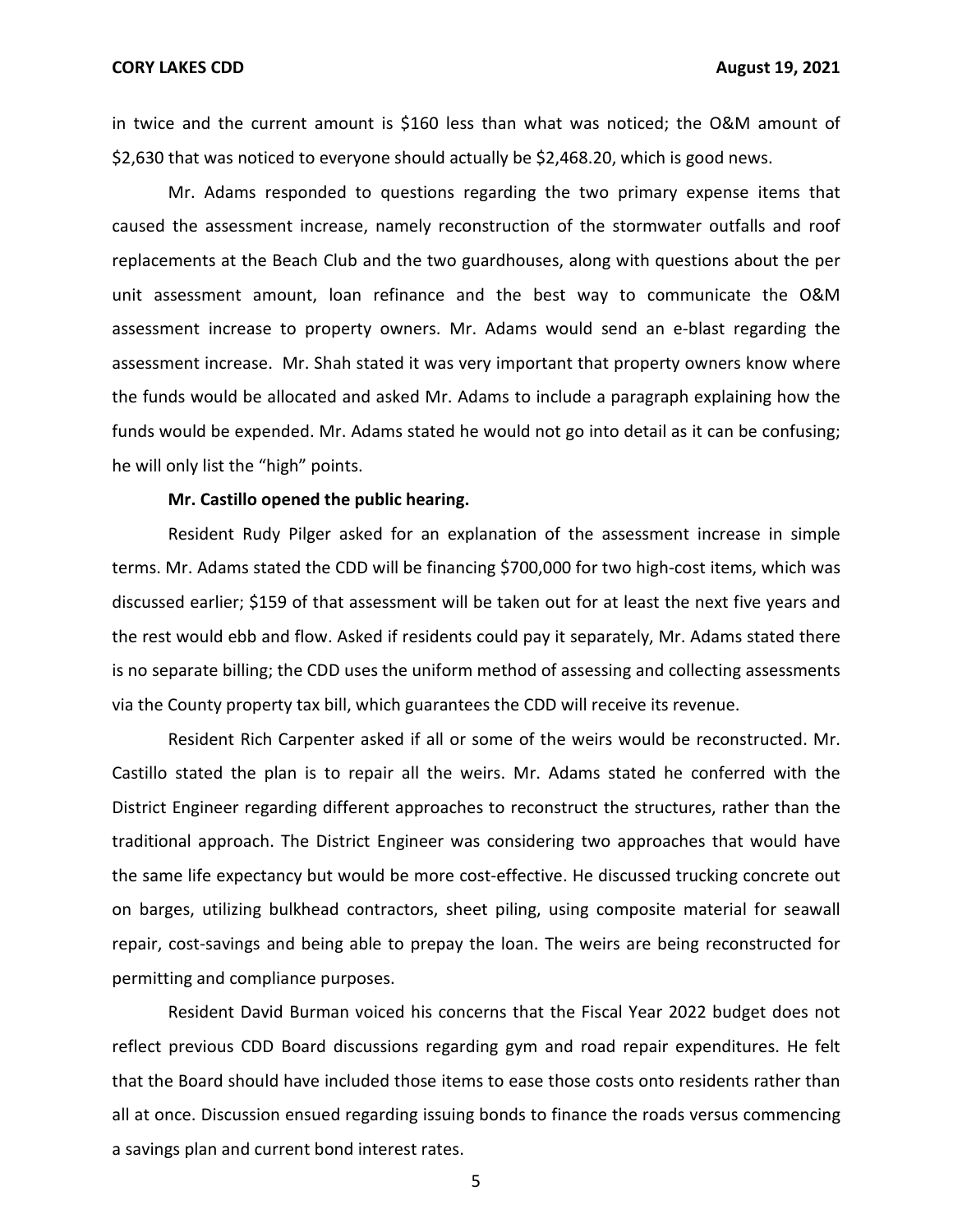Resident Carlos Guzman asked if the City of Tampa (COT) would contribute to the road repairs. Mr. Adams stated the COT would not contribute anything for the roads; the COT's portion would be to repair the sewer only.

# **Mr. Castillo closed the public hearing.**

Mr. Adams presented Resolution 2021-06.

 **Resolution 2021-06, Relating to the Annual Appropriations and Adopting the Budget for the Fiscal Year Beginning October 1, 2021, and Ending September 30, 2022; Authorizing Budget Amendments; and Providing an Effective Date, On MOTION by Mr. Castillo and seconded by Ms. Haque, with all in favor, was adopted.** 

SIXTH ORDER OF BUSINESS **Public Hearing to Hear Comments and Objections on the Imposition of Maintenance and Operation Assessments to Fund the Budget for Fiscal Year 2021/2022, Pursuant to Florida Law** 

# **A. Proof/Affidavit of Publication**

The affidavit of publication was included for informational purposes.

# **B. Mailed Notice(s) to Property Owners**

A sample Mailed Notice to property owners was included for informational purposes.

 **C. Consideration of Resolution 2021-07, Making a Determination of Benefit and Imposing Special Assessments for Fiscal Year 2021/2022; Providing for the Collection and Enforcement of Special Assessments; Certifying an Assessment Roll; Providing for Amendments to the Assessment Roll; Providing a Severability Clause; and Providing an Effective Date** 

 Mr. Adams stated Resolution 2021-07 is the assessment levying resolution, which takes into consideration the newly-adopted budget and the assessment levels contained therein and directs the District Manager to prepare a lien roll to be transmitted to the Tax Collector for placement of the assessments on the property tax bill the first week of November.

# **Mr. Castillo opened the public hearing.**

 Referencing a handout of a letter to the Board, from Mr. A. J. Forbes, objecting to the assessment increase, Mr. Castillo stated the actual increase amount is \$318, not the \$480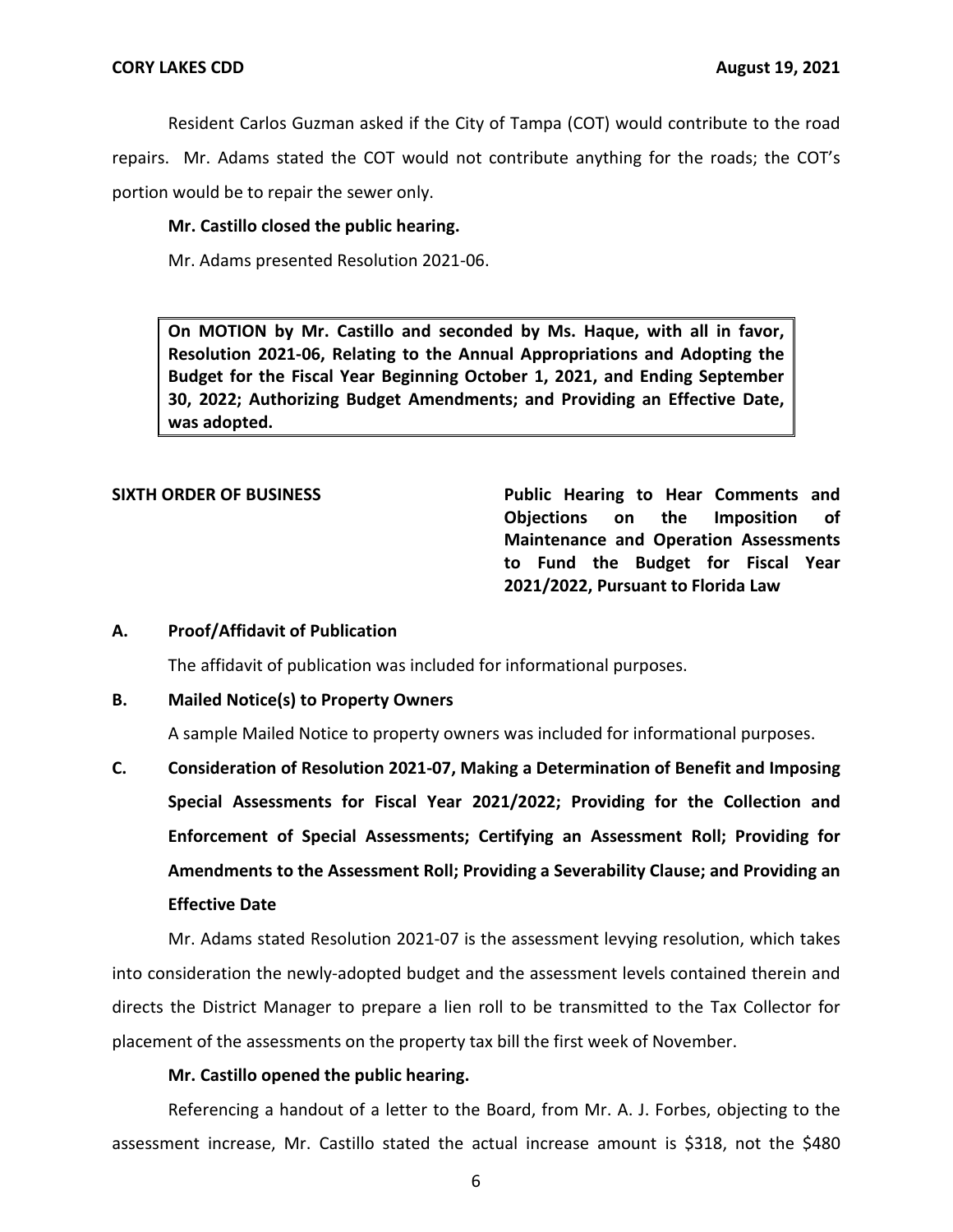reflected in the letter, and, although the Board sympathizes with Mr. Forbes' complaint, it had no other choice.

 **Mr. Castillo closed the public hearing.** 

Mr. Adams presented Resolution 2021-07.

 **Resolution 2021-07, Making a Determination of Benefit and Imposing Special Assessments for Fiscal Year 2021/2022; Providing for the Collection and Enforcement of Special Assessments; Certifying an Assessment Roll; Providing for Amendments to the Assessment Roll; Providing a Severability Clause; and Providing an Effective Date, was adopted. On MOTION by Mr. Acoff and seconded by Mr. Castillo, with all in favor,** 

 Mr. Acoff asked about the CDD Treasurer. Mr. Adams explained that Mr. Craig Wrathell is the CDD Treasurer and he is also the President of Wrathell, Hunt and Associates, LLC (WHA). Mr. Jeff Pinder is the CDD Assistant Treasurer and he is also the Controller at WHA. Both he and Mr. Wrathell serve as CDD Assistant Secretaries to handle the CDD's day-to-day business.

### **Update: Cricket Field**

# **This item, previously Item 12CI, was presented out of order.**

 Mr. Hall presented Forever Lawn Estimate #4546, which was the only company that would provide turnkey warranty and installation; the entire project would cost \$9,750.

 Mr. Hall responded to questions regarding whether other proposals were sought, Forever Lawn, the exact cricket field location, whether there is sufficient open space for the cricket field, a layout of the construction, minimizing risk and protecting the neighborhood.

 Mr. Adams stated the cricket field would be financed with \$10,000 that was previously- reserved for hockey rink improvements. Ms. Haque asked if utilizing those funds for the cricket field would affect the usability of the hockey rink. Mr. Adams stated, with six weeks left in the Fiscal Year 2021 budget year, the Board could proceed with construction of the cricket field and defer the hockey rink improvements to the Fiscal Year 2022 budget year. Mr. Hall stated the hockey rink project was previously approved. Mr. Adams stated excess funds under "Building equipment maintenance and repair" could be used for the hockey rink. Discussion ensued regarding tree removal, the items on the LAF recommendations list and September invoices.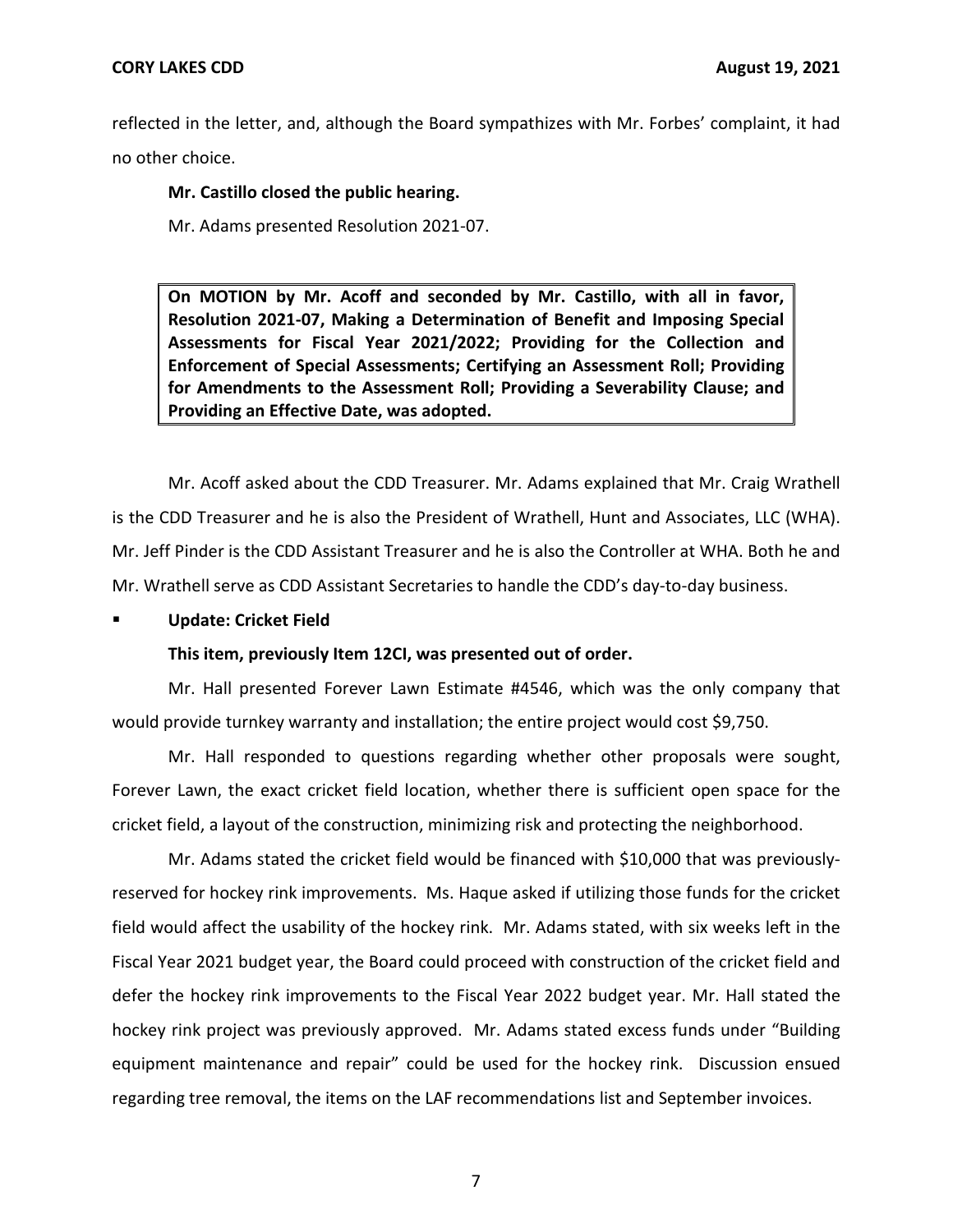**Forever Lawn Estimate #4546 to construct a cricket field in the open space behind the tennis courts, in the amount of \$9,750, was approved. On MOTION by Mr. Shah and seconded by Mr. Acoff, with all in favor, the** 

#### **Update: Holiday Lighting SEVENTH ORDER OF BUSINESS**

 Mr. Hall stated presented the \$66,420 Illuminations Holiday Lighting proposal and a pricing matrix for 2021. The contractor is offering a 5% discount for a three-year contract and, in addition to the discount, he was willing to meet the CDD's \$60,000 budgeted amount by deferring \$3,420 from the first year to the second year.

 Discussion ensued regarding the three-year contract, different lighting options in the proposal, such as year-round downlights, and the streetlights.

 **On MOTION by Mr. Acoff and seconded by Mr. Castillo, with all in favor, the Illuminations Holiday Lighting proposal for holiday lighting and decorations, in the amount of \$66,420, was approved.** 

## **EIGHTH ORDER OF BUSINESS POA Update/Report**

This item was presented during the Fourth Order of Business.

# **NINTH ORDER OF BUSINESS Committee Reports**

# **A. Security**

 should attend regular meetings. Ms. Schewe stated she received an emailed proposal from Allied, entitled "2022 Pricing" one hour prior to the meeting and informed the representative that it would not be included on the agenda. Mr. Castillo asked for the Allied proposal to be posted on the SB. Discussion ensued regarding the Allied price increase, recent vehicle break- ins, the recent Neighborhood Watch meeting and the TPD. Mr. Acoff voiced his opinion that Allied Universal (Allied), the CDD's security contractor,

 Referencing the emailed proposal, Mr. Hall stated that Allied is seeking to increase the annual price from \$340,000 to \$445,000, which is a \$105,000 increase. Allied would like to raise the starting pay for entry level guards to \$13 and to \$16 for the supervisor. Mr. Castillo noted that is almost a 25% increase. Mr. Shah suggested engaging another security company.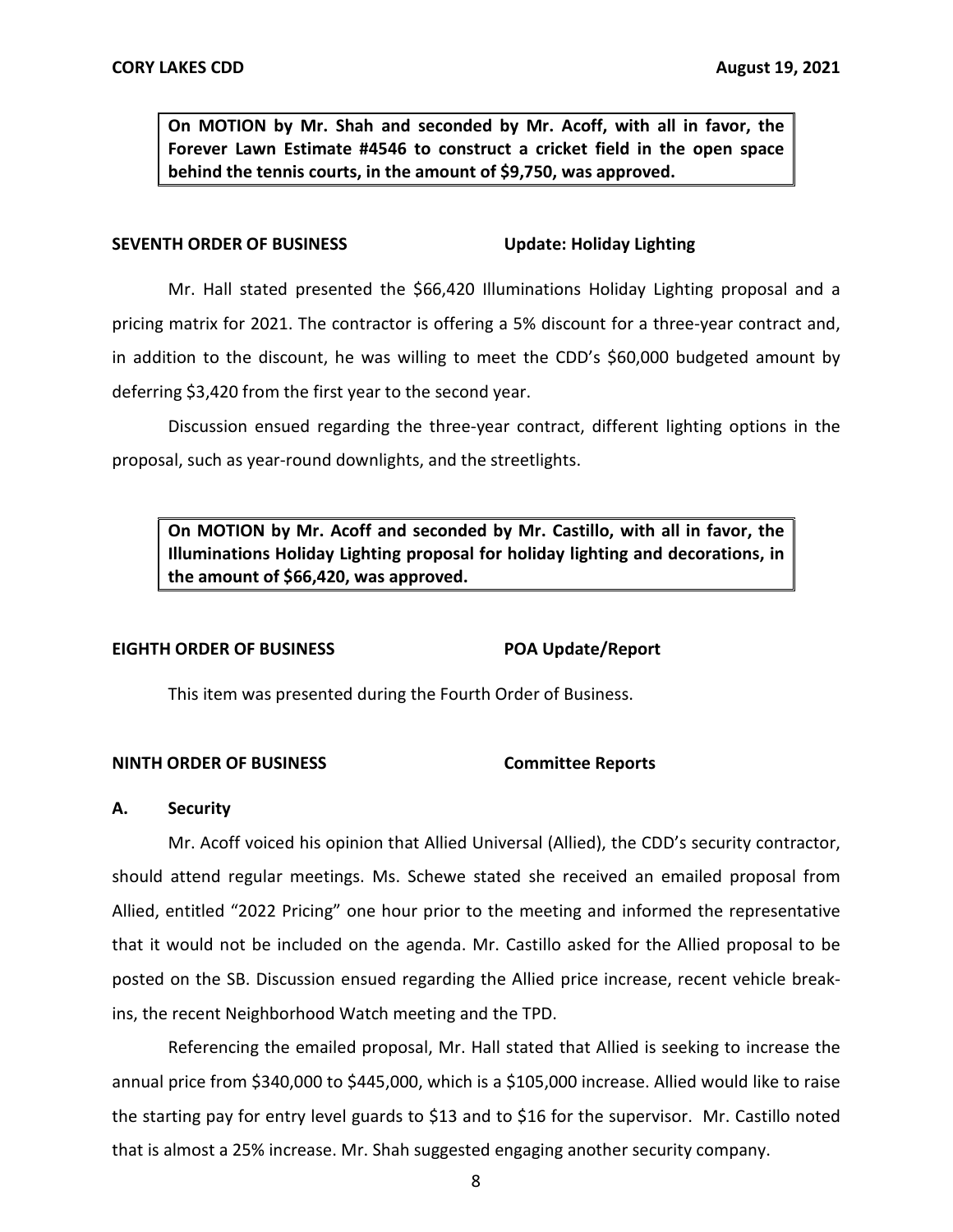Discussion ensued regarding the hourly rates for security guards and supervisors, competitive pay, restructuring changes at Allied, the current contract with Allied, negotiating with Allied and approving the proposal to retain quality employees like Linda Davis, who has been with the CDD for 11 years. Mr. Castillo asked Staff to issue a public records request to see what other security contractors charge their clients. Mr. Adams would include the Allied price increase as a discussion item on the next agenda and invite the Allied representative to the next meeting to negotiate the increase amount. If the Board is unsatisfied with the outcome and decides to engage another contractor, Staff could be authorized to advertise a Request for Proposals (RFP).

#### **B. Landscape Aquascape Facilities**

 The August 2, 2021 LAF Committee Meeting Minutes were included for informational purposes.

 discontinue the policy of replanting certain palm trees on easements and that, once a current street tree dies, no tree should be planted in the easement. Mr. Carpenter stated the LAF Committee's recommendation was that the CDD

 Discussion ensued regarding the LAF Committee's recommendation, the purpose of the street trees, diseased trees, oak trees, phoenix palms, Sylvester palms, Sabal palms and root system damage to the brick pavers.

 and bicyclists that utilize the sidewalks. Mr. Hall would invite the LMP Supervisor on site for a drive through in the community. Mr. Castillo asked Mr. Hall to follow up with the University of Florida (UF) for recommendations about viable solutions for diseased palms. Mr. Shah expressed concern about untrimmed palm fronds possibly injuring pedestrians

## **C. Spirit Committee**

There was no report.

#### **TENTH ORDER OF BUSINESS Approval of Minutes**

- **A. Board of Supervisors: July 15, 2021** 
	- **I. Summary of Motions**
	- **II. Staff Directives**
	- **III. Regular Meeting**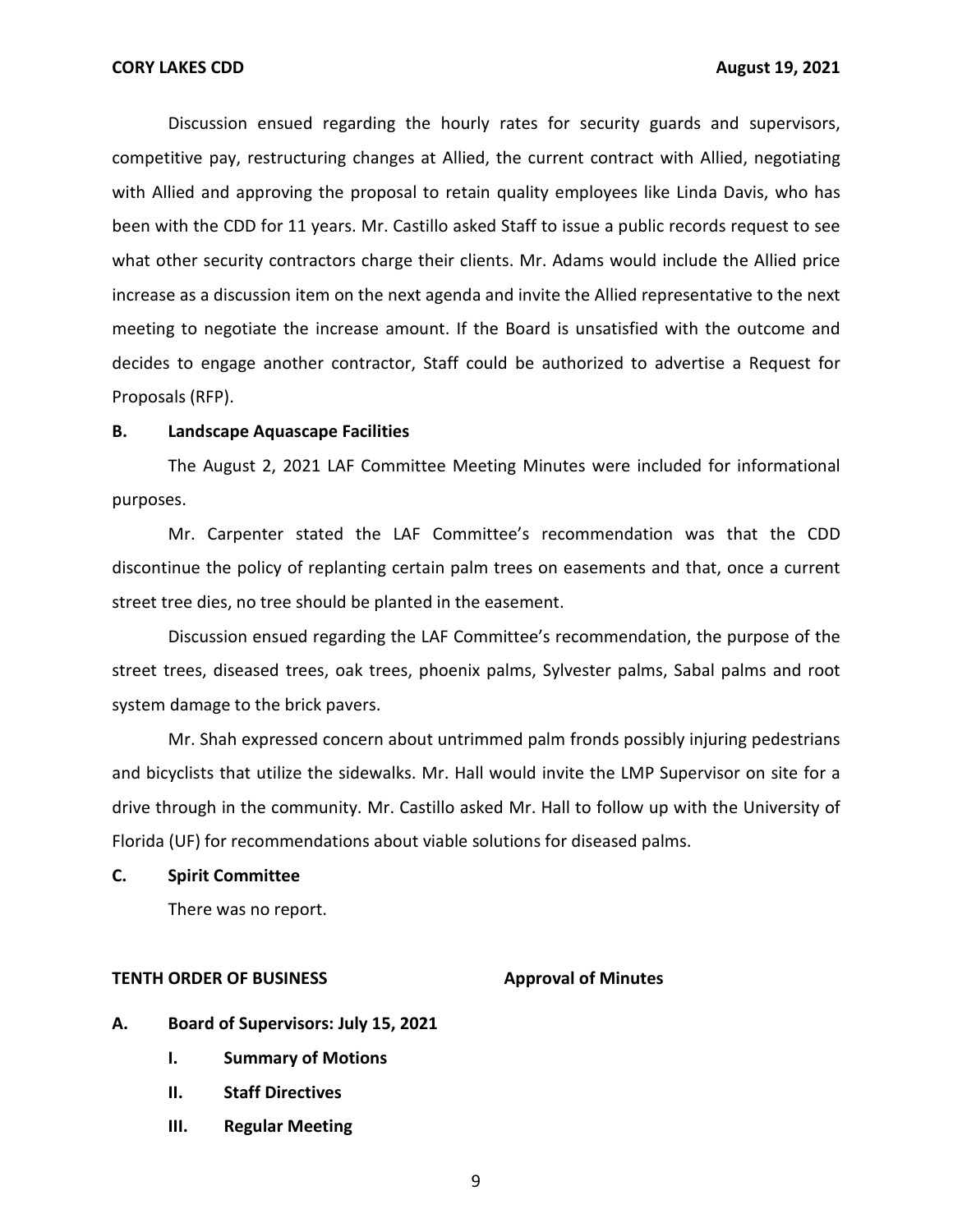The following changes were made:

 Line 65: Chante "residents." to "residents, but keep in mind we are limited in ability to assist."

assist."<br>Line 201: Change "Mr. Forbes' house" to "a resident's house"

Line 204: Change "bridge" to "Cross Creek bridge entry"

Line 167: Insert "potential" before "construction"

Line 310: Delete "tests and" after "COVID"

Line 131: Change "trees" to "tree weeds"

- **B. LAF Committee: August 2, 2021**
- **C. Sunshine Board Online Workshop: July 16, 2021 to August 18, 2021** *(to be provided under separate cover)*

**D. Other** 

 **On MOTION by Mr. Castillo and seconded by Mr. Fontcha, with all in favor, the July 15, 2021 Board of Supervisors Staff Directives and Summary of Motions, as presented, the Regular Meeting Minutes, as amended, the August 2, 2021 LAF Committee Meeting Minutes and the July 16, 2021 to August 18, 2021 Sunshine Board Online Workshop, as presented, were approved.** 

# **EXECT:** Discussion: Polling Precinct at the Beach Club

# **This item was an addition to the agenda.**

 Mr. Hall stated he received an extension request for authorization from the CDD to utilize the Beach Club as a voting precinct for the upcoming local and general elections. Mr. Shah asked Staff to post all extension requests on the SB, going forward. Mr. Acoff voiced his support for the polling precinct. Mr. Fontcha stated, although he liked the convenience of voting at the Clubhouse, he did not care for the antagonism from those with opposing views and would rather vote at the local library next time. Mr. Castillo felt that having the polling precinct on site divides rather than unites the community; therefore, he felt that it should be discontinued. Mr. Shah discussed the altercations that occurred within the community on election day. Ms. Haque mentioned the many requests from residents to keep the polling precinct and voiced her opinion that on-site voting is a gift and the Board has an opportunity to give this gift to its neighbors. Mr. Adams polled the Board.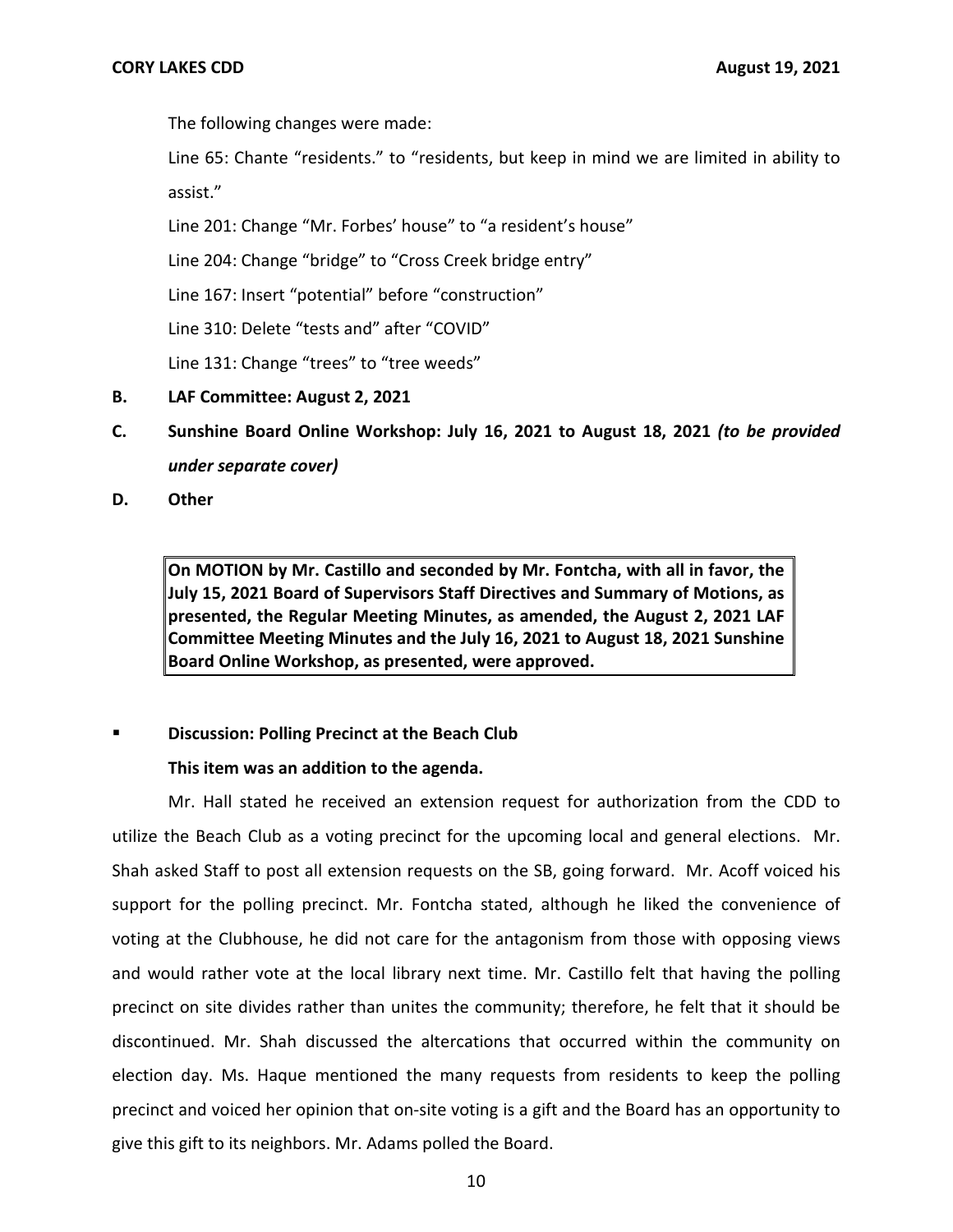**On MOTION by Mr. Fontcha and seconded by Mr. Shah, with Mr. Fontcha, Mr. Shah and Mr. Castillo in favor and Ms. Haque and Mr. Acoff dissenting, ceasing utilization of the Beach Club as a voting/polling precinct, was approved. (Motion passed 3-2)** 

 **Staff Reports – District Engineer:** *Johnson Engineering, Inc.* 

 **This item, previously Item 12A, was presented out of order.** 

Mr. Adams reported the following:

- $\triangleright$  Mr. Chang is working on the value engineering for the major outfall structures.
- $\triangleright$  Mr. Chang was commencing work on the layout and cost opinion of utilizing the

Meadows as a potential future gym location.

# **Statements as of June 30, 2021 ELEVENTH ORDER OF BUSINESS Acceptance of Unaudited Financial**

Mr. Adams presented the Unaudited Financial Statements as of June 30, 2021.

The financials were accepted.

# **TWELFTH ORDER OF BUSINESS** Staff Reports

# **A. District Engineer:** *Johnson Engineering, Inc.*

This item was presented following the Tenth Order of Business.

# **B. Office Administrator:** *Amanda Schewe*

 Ms. Schewe presented the August Administrative/Events Report. She responded to questions regarding the effect of COVID on event turnout, the Spring Festival and the next International Food Festival.

# **C. Facilities Manager:** *John Hall*

Mr. Hall presented the July Facilities Manager Report.

# **I. Update: Cricket Field**

This item was addressed following the Sixth Order of Business.

# **II. Location of Manholes and Those That Have Settled**

 Mr. Hall stated Staff was working on scheduling meetings with the City Council and City Sanitary Sewer staff.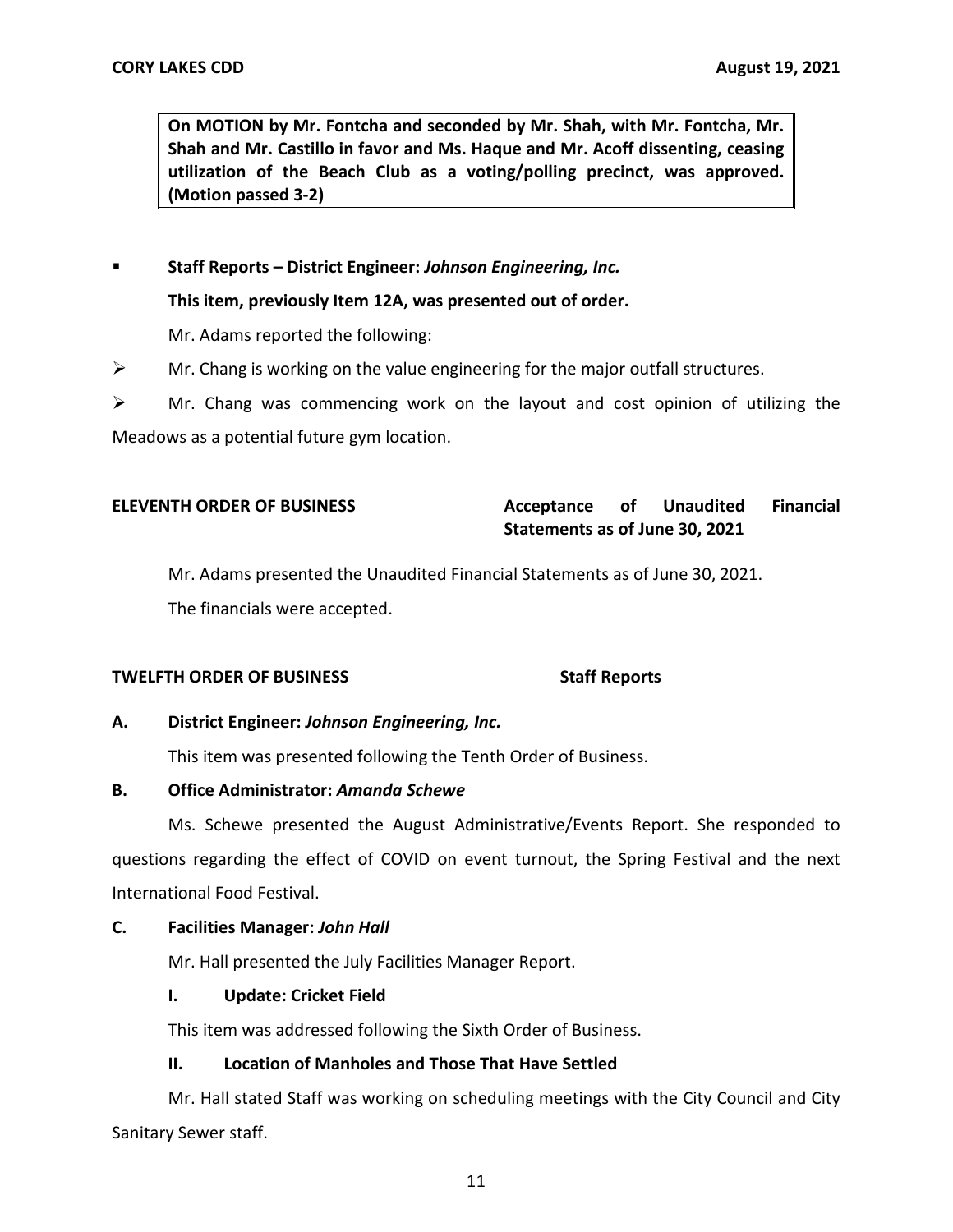Mr. Shah stated he had a productive meeting with a City Councilman on August  $11<sup>th</sup>$ , and provided several emails between CDD Staff and the Sanitary Department. Upon following up today, Mr. Shah was informed that CDD Staff had not contacted City Officials. Mr. Adams stated he wanted to get Board Members' availability before contacting City officials. Mr. Shah stated the City would like to schedule a three-way meeting at the Clubhouse with the CDD Supervisors, CDD Staff, District Manager, the Councilman and Sanitary Department staff. There was a "Plan B", if nothing is accomplished. The Board and Staff discussed potential evening meeting dates. Mr. Adams stated the meeting would be a one-subject, information-sharing meeting between the City and the CDD. Asked what CDD Staff is looking for, Mr. Hall stated Staff would like to know how the manholes would be addressed. Asked if the District Engineer would be in attendance, Mr. Adams replied affirmatively. Discussion ensued regarding the number of manholes to be repaired, inspections, a third-party review, independent Engineer reports, independent road sampling and the reasons for the roadway depressions/separations.

## **III. Update: Weir Structure Proposals**

This item was addressed during Item 12A.

 Asked for an update on the Capri drainage easement violations, Mr. Hall stated the City would contact Kolter and Ryan Homes to inquire about their plans for the areas with drainage issues. Mr. Castillo expressed his opinion that the foam at the Cross Creek entrance was an eyesore. Mr. Hall would inspect and amend the foam. Mr. Fontcha asked for an update about a mailbox for a homeowner. Mr. Hall stated Allied ordered a new mailbox and it was in progress. Discussion ensued regarding perceived poor service from the Allied guards. Mr. Adams would have District Counsel draft and send a legal letter to Allied.

# **D. District Manager:** *Wrathell, Hunt and Associates, LLC*

 • **NEXT MEETING DATE: September 16, 2021 at 6:00 P.M.** 

### o **QUORUM CHECK**

All Supervisors confirmed their attendance at the September 16, 2021 meeting.

#### **THIRTEENTH ORDER OF BUSINESS Other Business**

 Mr. Acoff asked for a timeline for the well project. Mr. Hall stated it would most likely commence in December or January. Discussion ensued.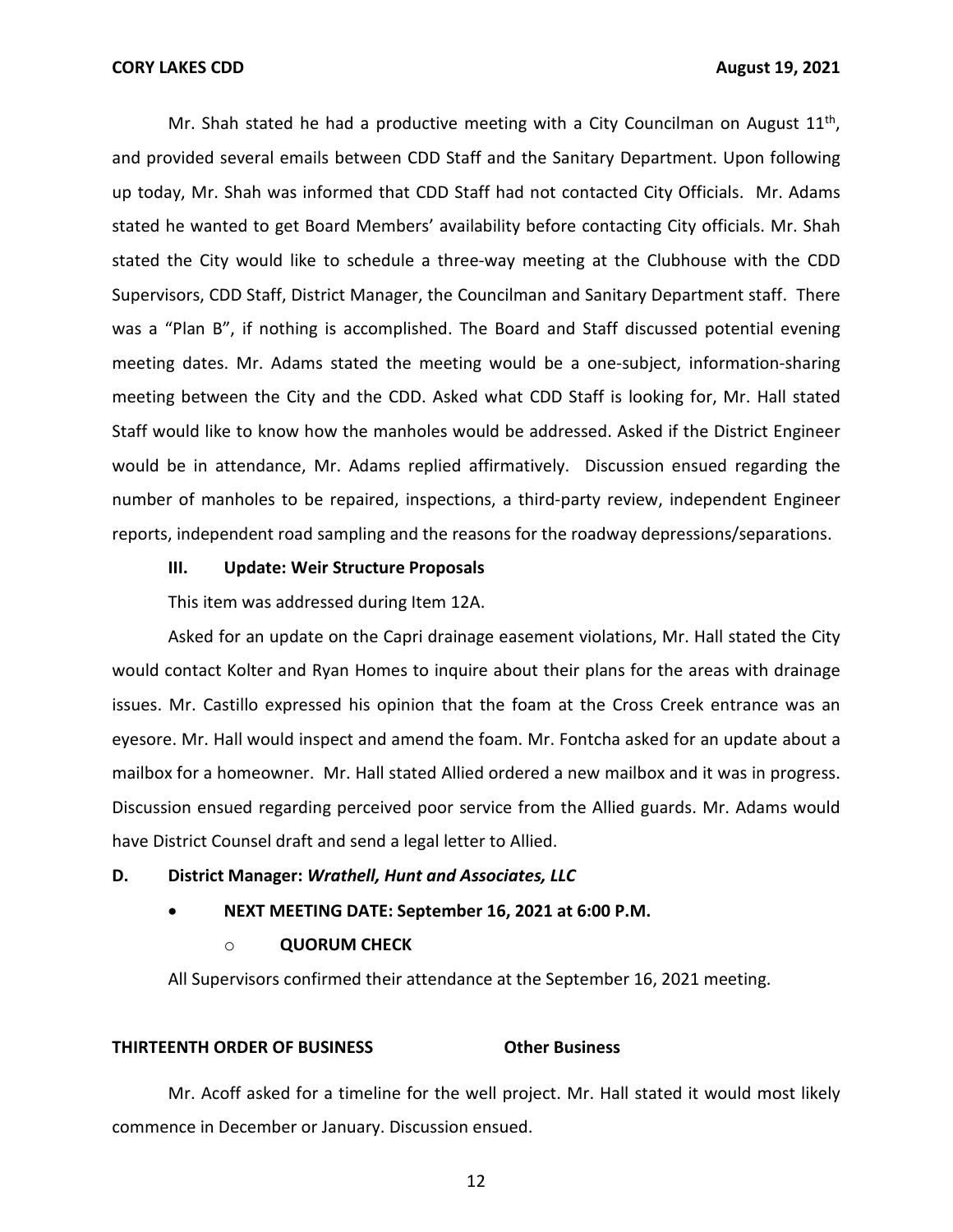Ms. Haque felt that the daytime security guards were not really guarding and asked if the guards could be replaced by CDD staff. Discussion ensued.

#### **FOURTEENTH ORDER OF BUSINESS Public Comments** *(non-agenda items)*

 Mr. Burman stated the SOE office has, for years, wanted to have a polling precinct in CLI. He asked the Board to reconsider its decision to discontinue having a voting precinct at the Clubhouse, as he felt that it is a service to the community, especially since the community is getting older and it is easier for older residents to vote on site. Mr. Shah stated the next polling/voting location is not too far away and only 233 people voted at the Clubhouse during the previous general election.

 Ms. Burman stated that she would hate to see her neighbors' civic responsibility and what she perceived as their civic privilege taken away by the discontinuation of on-site voting and suggested posting behavioral guidelines at the Beach Club and hiring a private security firm to keep the peace at election time. Discussion ensued regarding the altercations on election day, the Board's decision, security guards and the police.

 Resident Anoop Reddy voiced his opinion that there was too much disharmony in the community to have a polling precinct.

#### **FIFTEENTH ORDER OF BUSINESS Supervisors' Requests**

There were no Supervisor's requests.

# SIXTEENTH ORDER OF BUSINESS Adjournment

There being no further business to discuss, the meeting adjourned at 9:53 p.m.

## [SIGNATURES APPEAR ON THE FOLLOWING PAGE]